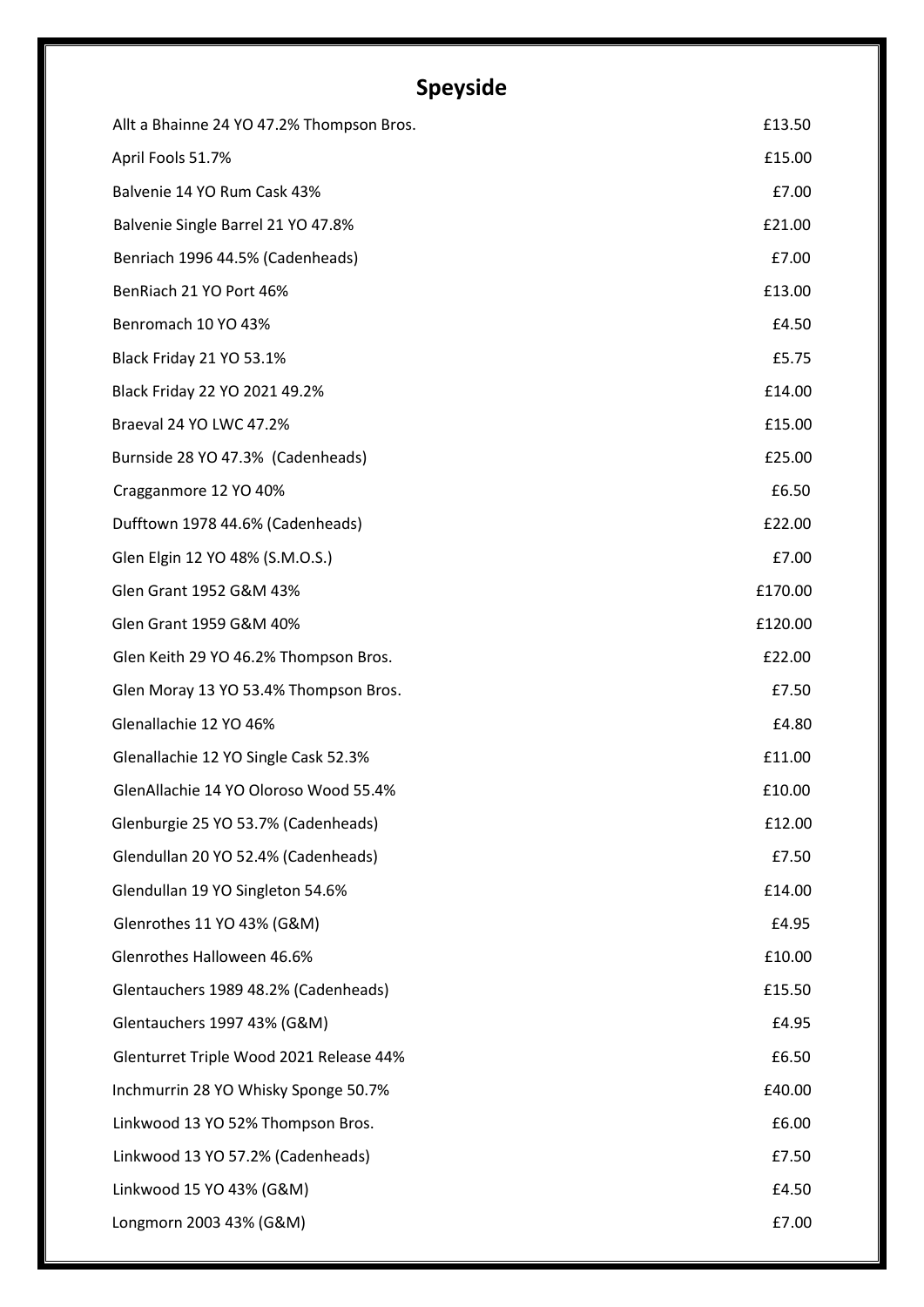| Macallan 12 YO Double Cask 40%                             | £4.50   |
|------------------------------------------------------------|---------|
| Macallan 12 YO Sherry 40%                                  | £6.50   |
| Macallan 12 YO Triple Cask 40%                             | £4.50   |
| Macallan A Night on Earth 40%                              | £8.00   |
| Macallan Edition 6 48.6%                                   | £13.00  |
| Macallan Estate 43%                                        | £21.50  |
| Macallan Estate Reserve 45.7%                              | £32.00  |
| Macallan Distil Your World London Single Cask 62.9%        | £45.00  |
| Macallan Exceptional Cask 2018 56.1%                       | £45.00  |
| Macallan Harmony Rich Cacao 44%                            | £13.00  |
| Macallan Peter Blake 47.7%                                 | £85.00  |
| Macallan Sherry 18 YO 43%                                  | £18.50  |
| Macallan Sherry 25 YO 43%                                  | £90.00  |
| Macallan Sherry 30 YO 43%                                  | £180.00 |
| Macallan Speymalt 2001 SC 51.1% (G&M)                      | £21.00  |
| Macallan Speymalt 9 YO 43% (G&M)                           | £4.50   |
| Miltonduff 10 YO 43% (G&M)                                 | £4.95   |
| Miltonduff 10 YO 53.4% (Cadenheads)                        | £10.00  |
| Miltonduff 1978 46.5% (Cadenheads)                         | £22.00  |
| Mortlach 15 YO 43% (G&M)                                   | £7.00   |
| Pittyvaich 29 YO Special Release 2019 51.4%                | £34.00  |
| Speyside 12 YO 48% (SMOS)                                  | £10.00  |
| Speyside 20 YO 57.6% (WS 2021)                             | £14.00  |
| The Melody Whisky Bar 11 YO 54.7% Thompson Bros.           | £6.50   |
| The Melody Whisky Bar Dailuaine 11 YO 54.7% Thompson Bros. | £5.50   |

#### **India**

| Amrut Peated 62.8%        | £8.50  |
|---------------------------|--------|
| Paul John 7 YO 2009 57.4% | £22.00 |
| Paul John Brilliance 46%  | £3.75  |
| Paul John Peated 55.5%    | £7.00  |
| Paul John Single Cask 60% | £12.50 |
| Rampur Select PX Cask 45% | £6.50  |
| Rampur Asava Cab Sauv 45% | £6.50  |
|                           |        |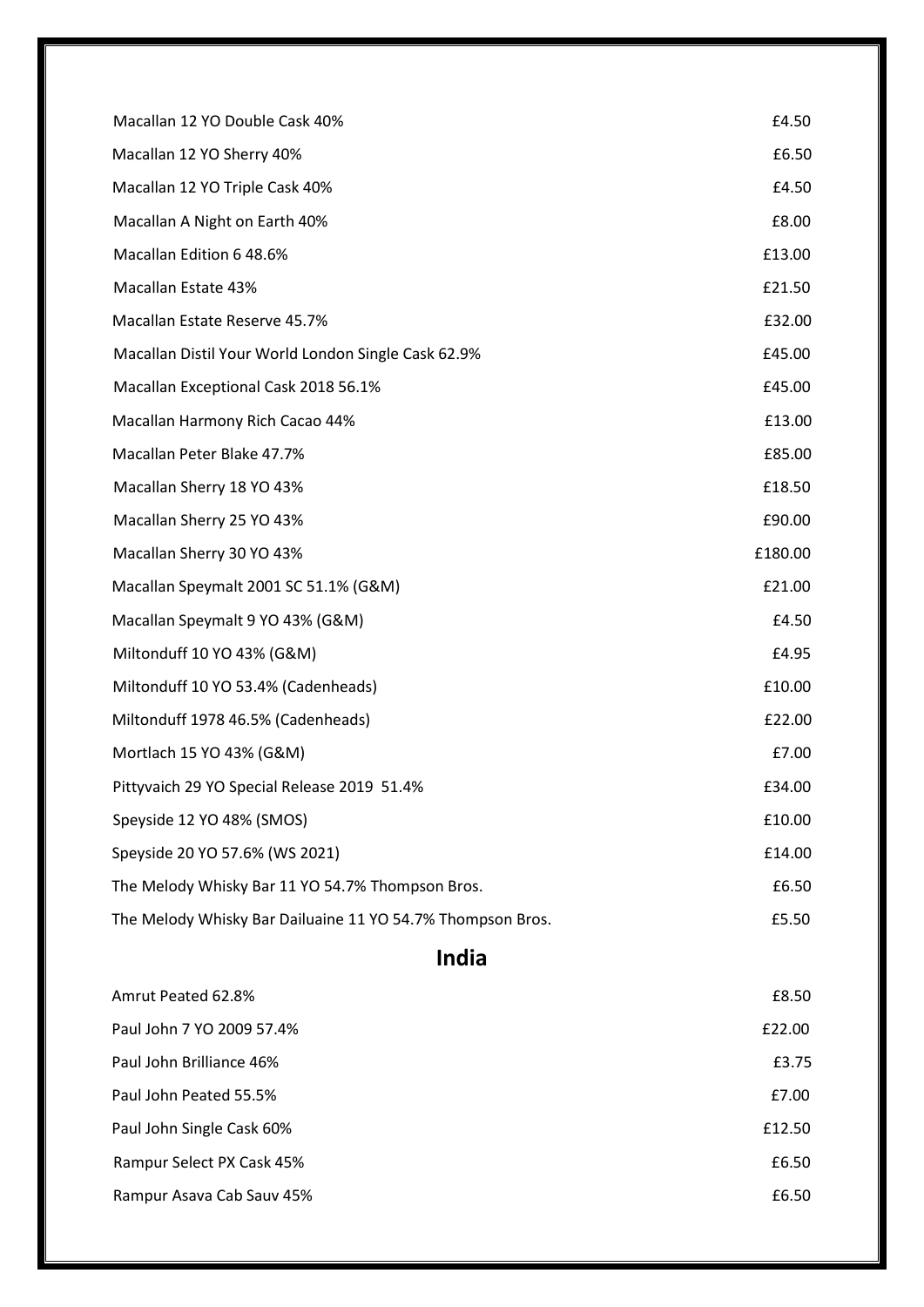### **Lowlands**

| 1770 Inaugural Edition 46%                                | £15.00 |
|-----------------------------------------------------------|--------|
| Auchentoshan 3 Wood 43%                                   | £4.90  |
| Auchentoshan American Oak 40%                             | £4.00  |
| Auchentoshan Hand Fill 11 YO 58%                          | £13.00 |
| Auchentoshan Hand Fill 24 YO 57.1%                        | £33.00 |
| Bladnoch 19 Years 46.7%                                   | £20.00 |
| Chain Pier Inaugural Whisky 57%                           | £9.00  |
| Clydeside Stobcross 46%                                   | £6.00  |
| Daftmill 11 YO Summer Batch 2008 46%                      | £15.00 |
| Daftmill 11 YO Summer Batch 2010 46%                      | £15.00 |
| Daftmill 12 YO Inaugural 55.8%                            | £25.00 |
| Daftmill 12 YO Winter Batch 2006 46%                      | £15.00 |
| Daftmill Abbey Whisky 57.1%                               | £21.00 |
| Daftmill Cask Strength 2010 (Unofficial Fans Group) 59.5% | £19.50 |
| Daftmill Ceres Inn SC 59.6%                               | £19.50 |
| Daftmill IWBoS 55.5%                                      | £19.50 |
| Daftmill La Maison du Whisky 60.6%                        | £21.00 |
| Daftmill Luvians 57.4%                                    | £21.00 |
| Daftmill UK Edition SC #38 2009 56.3%                     | £19.50 |
| Daftmill UK Edition SC #46 2009 60.4%                     | £19.50 |
| Daftmill UK Edition SC 2006 57.1%                         | £19.50 |
| Daftmill UK Edition SC 2009 61.1%                         | £19.50 |
| Daftmill W Club 56.4%                                     | £21.00 |
| Glenkinchie 1988 43%                                      | £9.50  |
| Lindores Abbey Casks of Lindores Bourbon Cask 49.4%       | £6.00  |
| Lindores Abbey Commemorative Release 46%                  | £6.00  |
| Lindores Abbey Members Release 49.4%                      | £40.00 |
| Lochlea Sowing Edition 48%                                | £7.50  |
| Lochlea Inaugural Release 46%                             | £7.50  |
| Strathclyde DeRestricted 30 YO 47.8%                      | £11.00 |
| <b>England</b>                                            |        |
| English Whisky Company 8 YO 64.4%                         | £6.50  |
| Filey Bay IPA Finish 46%                                  | £7.00  |

Filey Bay Yorkshire Day 2021 55% **E9.00**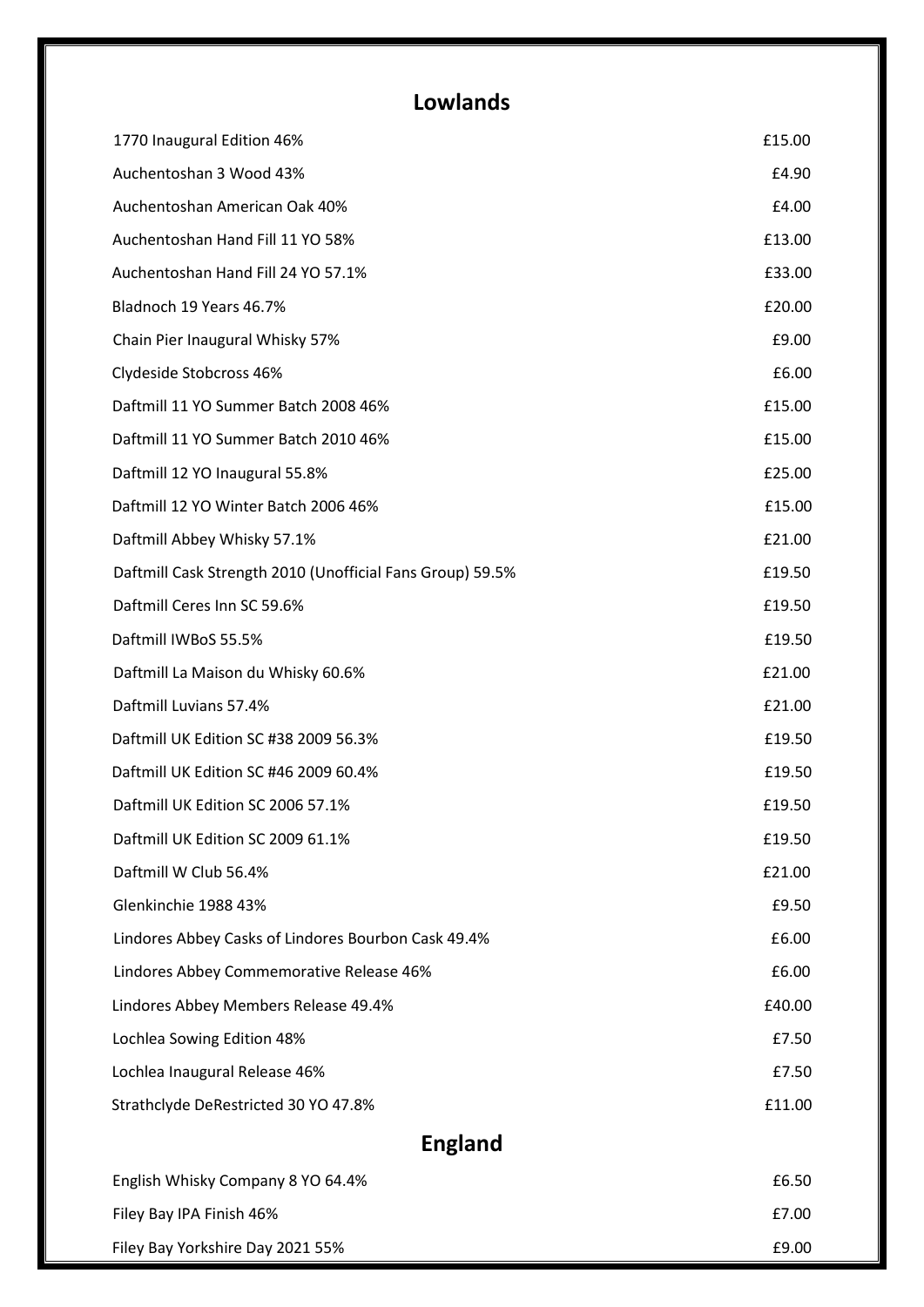| Masthouse 45%                  | £7.50 |
|--------------------------------|-------|
| Wire Works First Release 50.3% | £6.50 |
| Oxford Rye 46.3%               | £9.00 |
| The Lakes Miramar 54%          | £9.00 |
| The Lakes $N2$ 4 52%           | £7.00 |

## **Campbeltown**

| Cage Sample ABV TBC (Ask for details)          | £15.50 |
|------------------------------------------------|--------|
| Campbeltown Loch 46% (2022 Release)            | £5.00  |
| Glen Scotia S C Shop Bottling 61.4%            | £13.00 |
| Glen Scotia SC Distillers Edition 57.3%        | £21.00 |
| Glen Scotia SC Warehousemans Ed. 56.2%         | £19.00 |
| Hazelburn 13 YO 48.6%                          | £13.00 |
| Hazelburn 2007 54.0% (Cadenheads)              | £7.50  |
| Kilkerran 12 YO 46%                            | £5.00  |
| Kilkerran 15 YO SC 53.1%                       | £12.50 |
| Kilkerran 16 YO 46%                            | £6.50  |
| Kilkerran 8 YO Cask Strength 56.9%             | £7.00  |
| Kilkerran 8 YO Cask Strength Port Cask 57.9%   | £7.50  |
| Kilkerran 8 YO Cask Strength Sherry Cask 58.1% | £7.50  |
| Kilkerran Heavily Peated 58.6%                 | £8.50  |
| Kilkerran Open Day 2018 58.4%                  | £9.00  |
| Longrow 18 YO 46%                              | £13.50 |
| Longrow Red Cabernet Sauvignon 13 YO 51.6%     | £10.00 |
| Longrow Red Pinot Noir 15 YO 51.4%             | £12.00 |
| Springbank 10 YO 46%                           | £5.50  |
| Springbank 12 YO 54.2%                         | £6.50  |
| Springbank 15 YO 46%                           | £8.50  |
| Springbank 18 YO 46%                           | £15.00 |
| Springbank 15 Years Rum Cask 51%               | £21.00 |
| Springbank 21 YO 46%                           | £24.50 |
| Springbank Local Barley 10 YO 51.6%            | £12.00 |
| Springbank Handfill 57.2%                      | £14.00 |
| Springbank 25 YO 46% (2022 Release)            | £39.50 |
| Springbank 28 YO 50.9% (Milroys)               | £53.00 |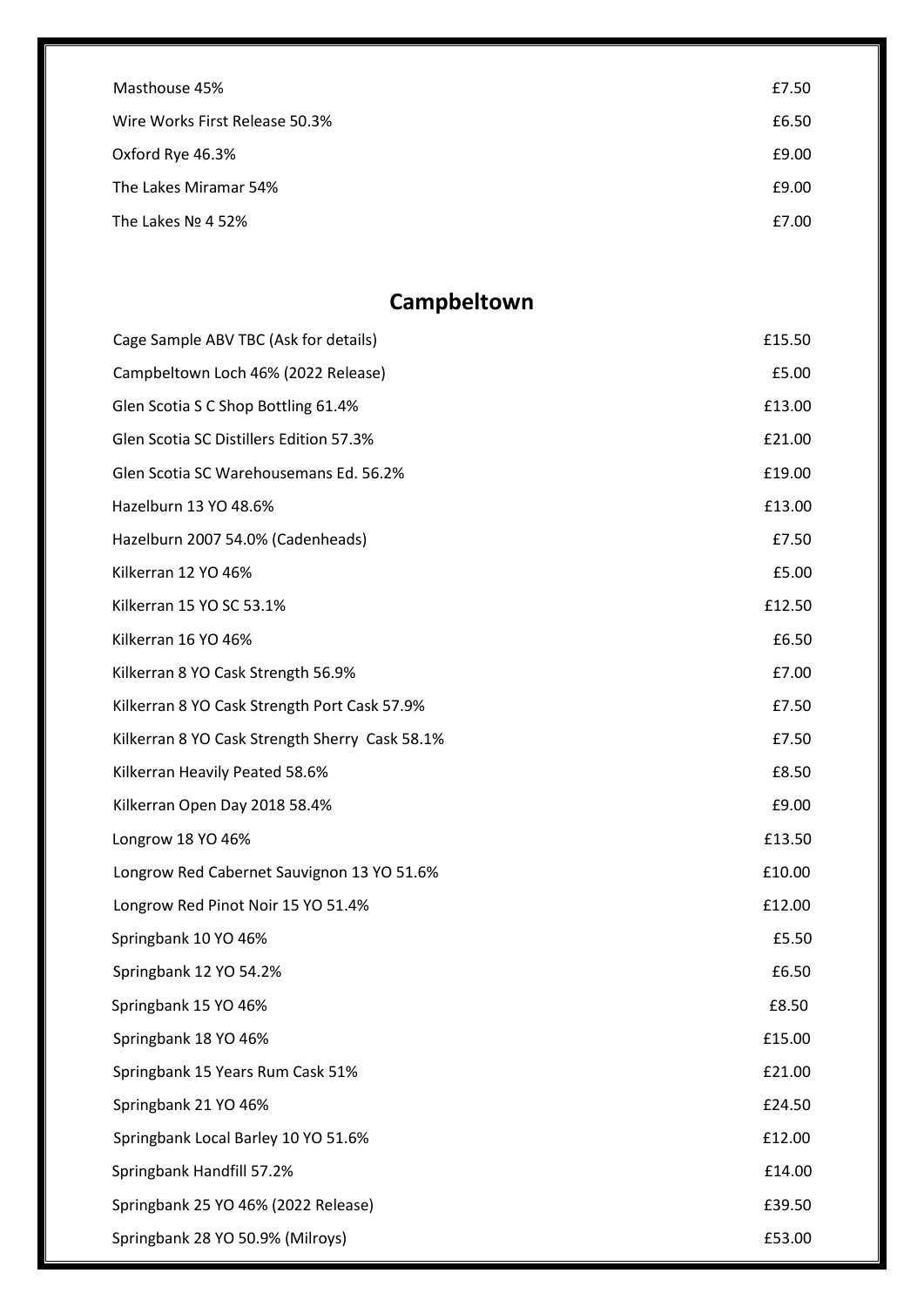# **Island**

| Arran Drumadoon Point Volume Four 49.5%       | £18.00 |
|-----------------------------------------------|--------|
| Arran "Exciseman" 56.8%                       | £12.00 |
| Arran 13 YO SC #168 Sherry 57.2%              | £11.00 |
| Arran 21 YO 49.5% (Cadenheads)                | £17.00 |
| Arran White Stag 2 49.5%                      | £40.00 |
| Crabbies 12 YO (HP) 43%                       | £4.50  |
| Crabbies 22 YO (HP) Palo Cortado Finish 47.5% | £14.50 |
| Highland Park 12 YO 46%                       | £6.00  |
| Highland Park 1989 G&M 43%                    | £26.00 |
| Isle of Raasay Inaugural Release 52%          | £11.00 |
| Isle of Raasay R-01 46.4%                     | £11.00 |
| Jura Tastival 2015 52%                        | £13.50 |
| Jura 27 YO Whisky Sponge 52.1%                | £38.00 |
| Ledaig 10 YO Bordeaux Cask 56.9%              | £14.00 |
| Ledaig 12 YO 43% (G&M)                        | £4.95  |
| Ledaig 12 YO 55.8% (Cadenheads)               | £9.00  |
| Ledaig Hand-Fill 1996 19 YO 45.9%             | £15.00 |
| Machrie Moor Fingal's Cut 9 YO SC 56.8%       | £10.00 |
| Orkney 10 YO 54% Thompson Bros.               | £6.00  |
| Orkney 13 YO 53.2% Thompson Bros.             | £7.50  |
| Talisker 10 YO 45.8%                          | £6.50  |
| Talisker 8 YO Rum Cask 57.9%                  | £11.50 |
| Tobermory Hand-Fill PX Butt 56.7%             | £16.00 |
| Torabhaig 2017 Inaugural Edition 46%          | £7.50  |
| Torabhaig Allt Gleann 46%                     | £7.50  |

# **Highland**

| Ardnamurchan Batch 01 46.8%                   | £7.50  |
|-----------------------------------------------|--------|
| Ardnamurchan 5 Years "April Fools 2022" 53.2% | £8.50  |
| Ardnamurchan 6 Years Whisky Sponge 53%        | £10.00 |
| Balblair 12 YO 43% (G&M)                      | £4.95  |
| Balblair 8 YO 57.8% (Cadenheads)              | £6.50  |
| Ben Nevis 1997 BBR - RMW Exclusive 55.8%      | £25.00 |
| Ben Nevis 24 YO 50.2% (Milroys)               | £25.00 |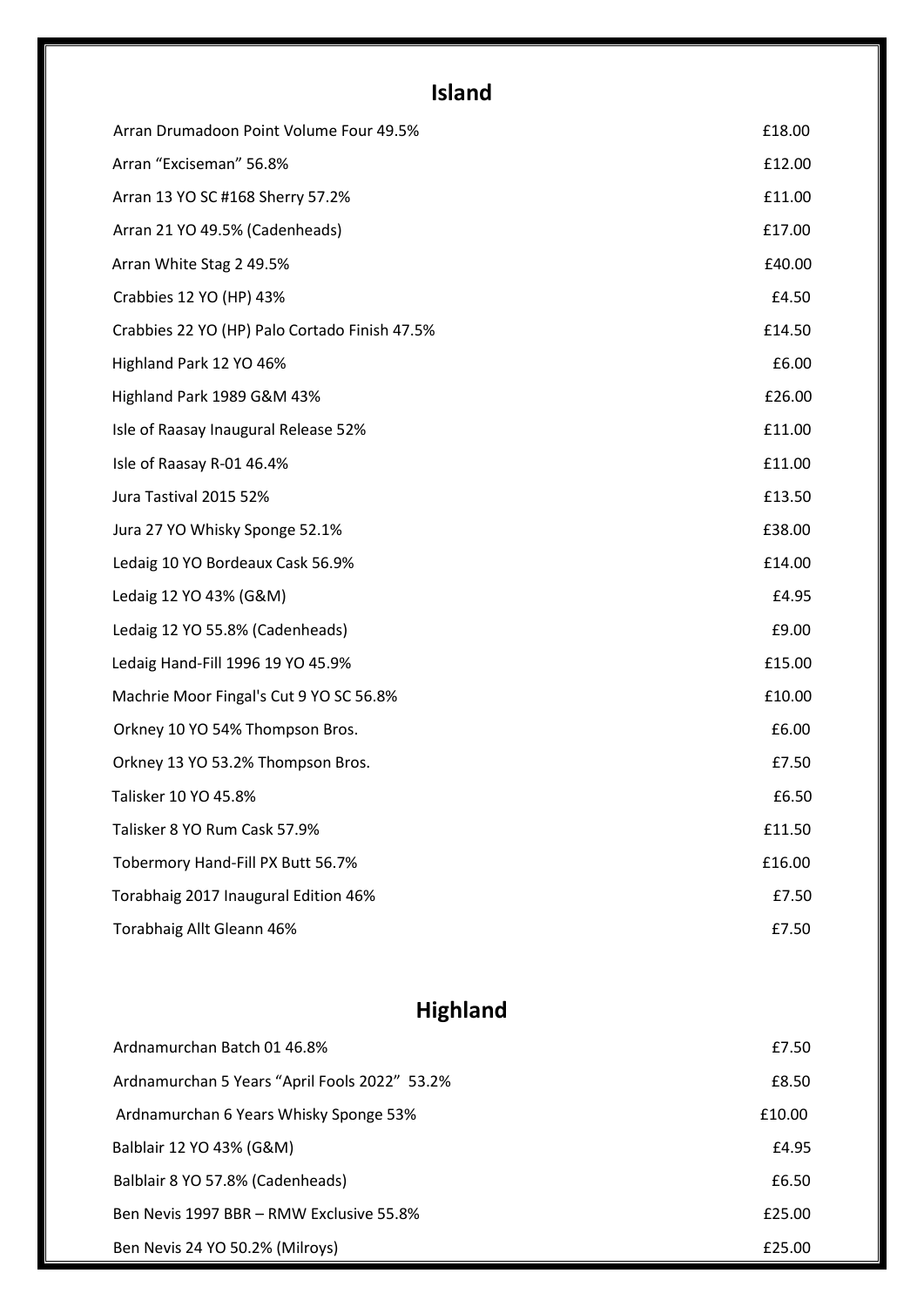| Ben Nevis 25 YO 49.6% (Milroys)         | £25.00 |
|-----------------------------------------|--------|
| Clynelish G. o. T. House Tyrell 51.2%   | £7.00  |
| Clynelish 23 YO 53.3% (Milroys)         | £27.50 |
| Dalmore 15 YO 40%                       | £5.75  |
| Dalmore Cigar Malt 44%                  | £10.00 |
| Dornoch Cask 001 59.4%                  | £20.00 |
| Dornoch Cask 054 55.5%                  | £15.00 |
| Edradour 10 YO Equinox & Solstice 48.5% | £12.00 |
| Glen Ord Distillery Exclusive 48%       | £11.00 |
| Glendronach 13 YO PX Cask #3343 57.4%   | £13.50 |
| Glendronach 26 YO #847 59.8%            | £35.00 |
| Glendronach 27 YO Handfill 52.2%        | £47.00 |
| Glendronach Parliament 21 YO 48%        | £12.50 |
| Glengoyne Hand Fill 10 YO 55.5%         | £19.00 |
| Glengoyne 19YO SC 56.6%                 | £34.00 |
| Glenmorangie 10 YO 40%                  | £4.50  |
| Glenmorangie 12 YO Malaga Cask 47.3%    | £7.50  |
| Glenmorangie 12 YO Quinta Ruban 46%     | £6.50  |
| Glenmorangie 18 YO Azuma Makoto 43%     | £15.00 |
| Glenmorangie A Tale of Winter 46%       | £7.50  |
| Glenmorangie Lighthouse 48%             | £7.50  |
| Nc'Nean Batch 2 46%                     | £6.00  |
| Oban 14 YO 43%                          | £7.50  |
| Oban Old Teddy (Dist. Ex. 2021), 51.7%  | £17.00 |
| Pultney 26 YO 52.6% (Cadenheads)        | £31.00 |
| Teaninich 12 YO 53.1 Thompson Bros.     | £6.00  |
| Teaninich 23 YO 52.3% (Cadenheads)      | £19.00 |
| Tomatin 2008 43% (G&M)                  | £4.95  |
| Tullibardine 14 YO 57.3%                | £9.00  |
| Tullibardine 27 YO 46%                  | £15.00 |
| Tullibardine 23 YO 48.6% (Cadenheads)   | £28.00 |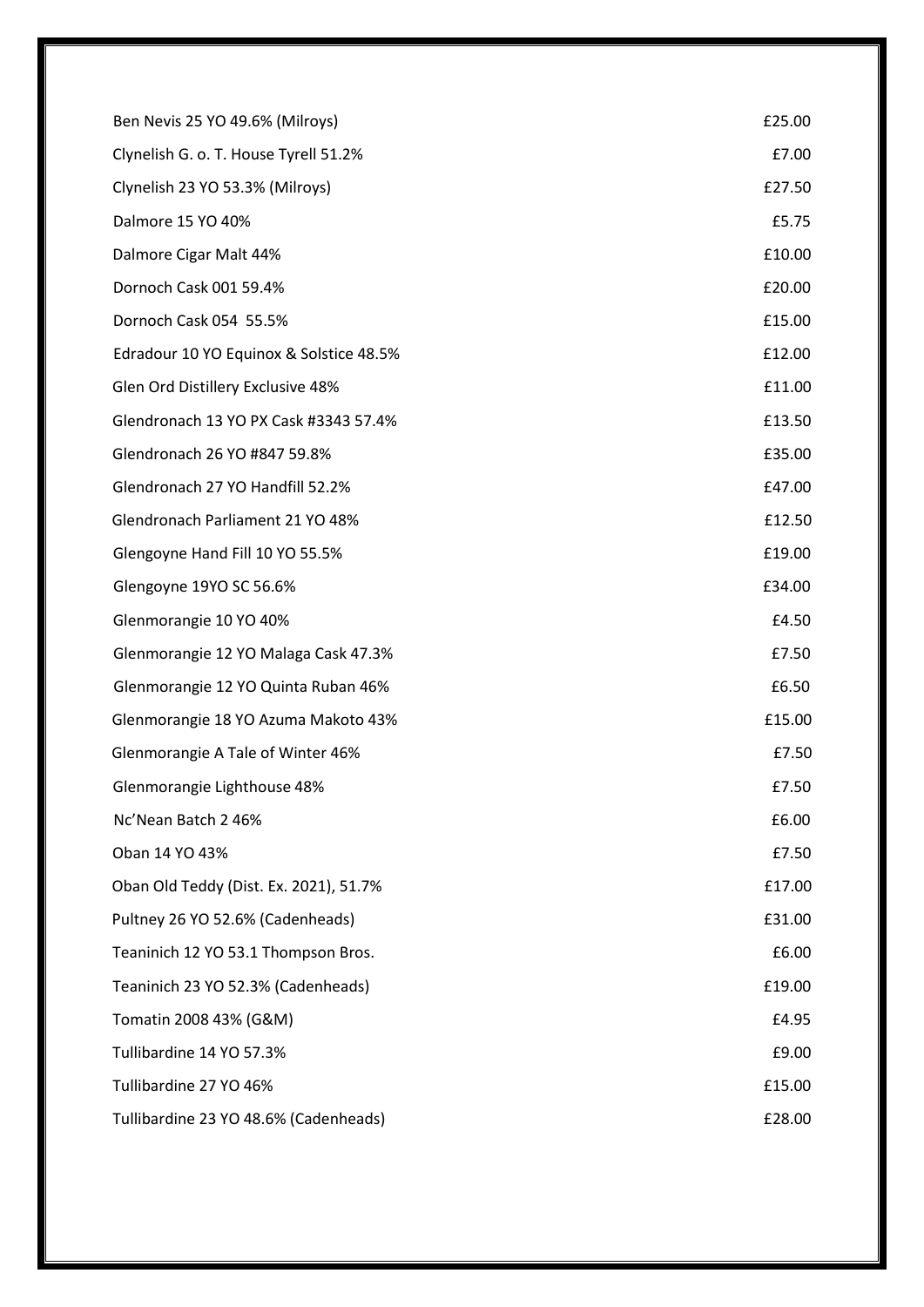# **Islay**

| Ardbeg 10 YO 46%                             | £5.00   |
|----------------------------------------------|---------|
| Ardbeg 15 YO SC Oloroso 56.8%                | £58.00  |
| Ardbeg 20 YO 51.4% (WS 2021)                 | £47.00  |
| Ardbeg 20 YO Whisky Show 2020 57.2%          | £39.00  |
| Ardbeg Corryvreckan 57.1%                    | £7.00   |
| Ardbeg Drum 46% (Committee Release 52%)      | £12.50  |
| Ardbeg Fermutation 13 YO 49.4%               | £15.50  |
| Ardbeg For Discussion 8 YO Committee 50.8%   | £8.50   |
| Ardbeg Scorch 51.7%                          | £11.50  |
| Ardbeg Wee Beastie 5 YO 47.4%                | £4.50   |
| Arrrrrdbeg Rye 51.8%                         | £16.00  |
| Ardbeg 25 46%                                | £75.00  |
| Bowmore 12 YO 40%                            | £4.50   |
| Bowmore 15 YO 43%                            | £6.90   |
| Bowmore 16 YO 54.8% (Cadenheads)             | £17.00  |
| Bowmore 18 YO 43%                            | £11.00  |
| Bowmore 19 YO Hand Fill 56.7%                | £25.50  |
| Bowmore 20 YO David Simson 50.7%             | £28.00  |
| Bowmore 21 YO Aston Martin 51.8%             | £36.00  |
| Bruichladdich "The Laddie Valinch #49" 61%   | £16.00  |
| Bruichladdich 25 YO 53.8% (Cadenheads)       | £28.00  |
| Bunnahabhain 19 YO 54.3% (WS 2021)           | £17.00  |
| Caol Ila 13 YO 43% (G&M)                     | £4.95   |
| Caol lla 18 YO 43%                           | £14.50  |
| Caol Ila 40 YO 52.2% (Cadenheads)            | £100.00 |
| Kilchoman Aberdeen Whisky Shop PX Cask 58%   | £12.50  |
| Kilchoman Club Sherry Cask 59.2%             | £13.50  |
| Kilchoman 10th Anniversary 58.2%             | £10.00  |
| Lagavulin 11 Nick Offerman 46%               | £8.50   |
| Lagavulin 11 Nick Offerman Guinness Cask 46% | £8.50   |
| Lagavulin 16 YO 43%                          | £9.50   |
| Lagavulin 13 YO Jazz 2021 54.8%              | £18.00  |
| Lagavulin 21 YO Jazz 2019 50.9%              | £45.00  |
| Lagavulin 8 YO 48%                           | £7.00   |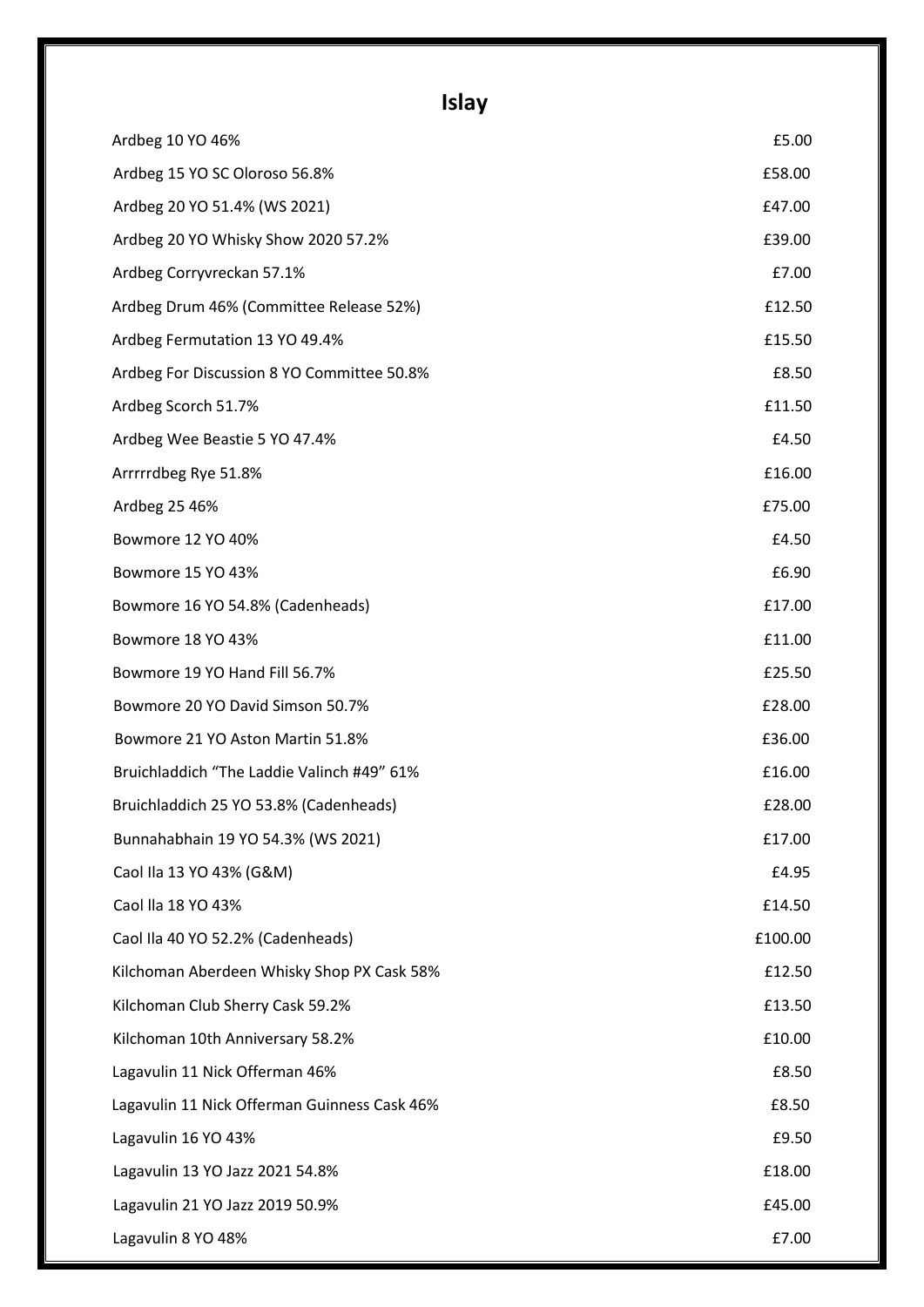| Lagavulin 9 YO Game of Thrones 46%    | £7.00  |
|---------------------------------------|--------|
| Lagavulin Distillers Edition 43%      | £11.00 |
| Laphroaig 10 YO 40%                   | £6.50  |
| Laphroaig 10 YO Batch 11 58.6%        | £7.95  |
| Laphroaig 10 YO Sherry Oak Finish 48% | £7.00  |
| Laphroaig 16 YO 48%                   | £9.50  |
| Laphroaig 18 YO 57.4% (Cadenheads)    | £21.00 |
| Octomore 10.3 6 YO 61.3%              | £18.00 |
| Octomore 12.1 5 YO 59.9%              | £18.00 |
| Octomore 12.2 5 YO 57.3%              | £20.00 |
| Octomore 12.3 5 YO 62.1%              | £23.00 |
| Octomore 11.1 5 YO 59.4%              | £19.00 |
| On a Saw Mill 10 YO 54.7%             | £9.00  |
| Peat & Sherry 56.8%                   | £5.50  |
| Pillage 12 YO 2005 55.8%              | £20.00 |
| The Double Peat Islay & Speyside 46%  | £6.00  |

#### **Feis Ile**

| Big Peat 2020 46%                           | £7.50  |
|---------------------------------------------|--------|
| Bowmore 15 YO 52.5%                         | £11.50 |
| Bowmore 18 YO 2021 51.2%                    | £15.00 |
| Bruichladdich Laddie Origins 56.3%          | £12.50 |
| Caol Ila 16 YO 2020 53.9%                   | £16.00 |
| Finlaggan Feis Ile 2018 50%                 | £9.50  |
| Lagavulin 13 YO Feis 2021 56.1%             | £18.00 |
| Lagavulin 20 YO Feis 2020 54%               | £21.00 |
| Laphroaig Cairdeas 200th Anniversary 51.5%  | £9.50  |
| Laphroaig Cairdeas Amontillado Cask 51.4%   | £9.50  |
| Laphroaig Cairdeas Fino Cask Finish 51.8%   | £9.50  |
| Laphroaig Cairdeas Port & Wine Cask 52%     | £9.50  |
| Laphroaig Cairdeas Pedro Ximenez Cask 58.9% | £9.50  |
| Laphroaig Cairdeas Quarter Cask 57.2%       | £9.50  |
| Laphroaig Cairdeas Triple Wood 59.5%        | £9.50  |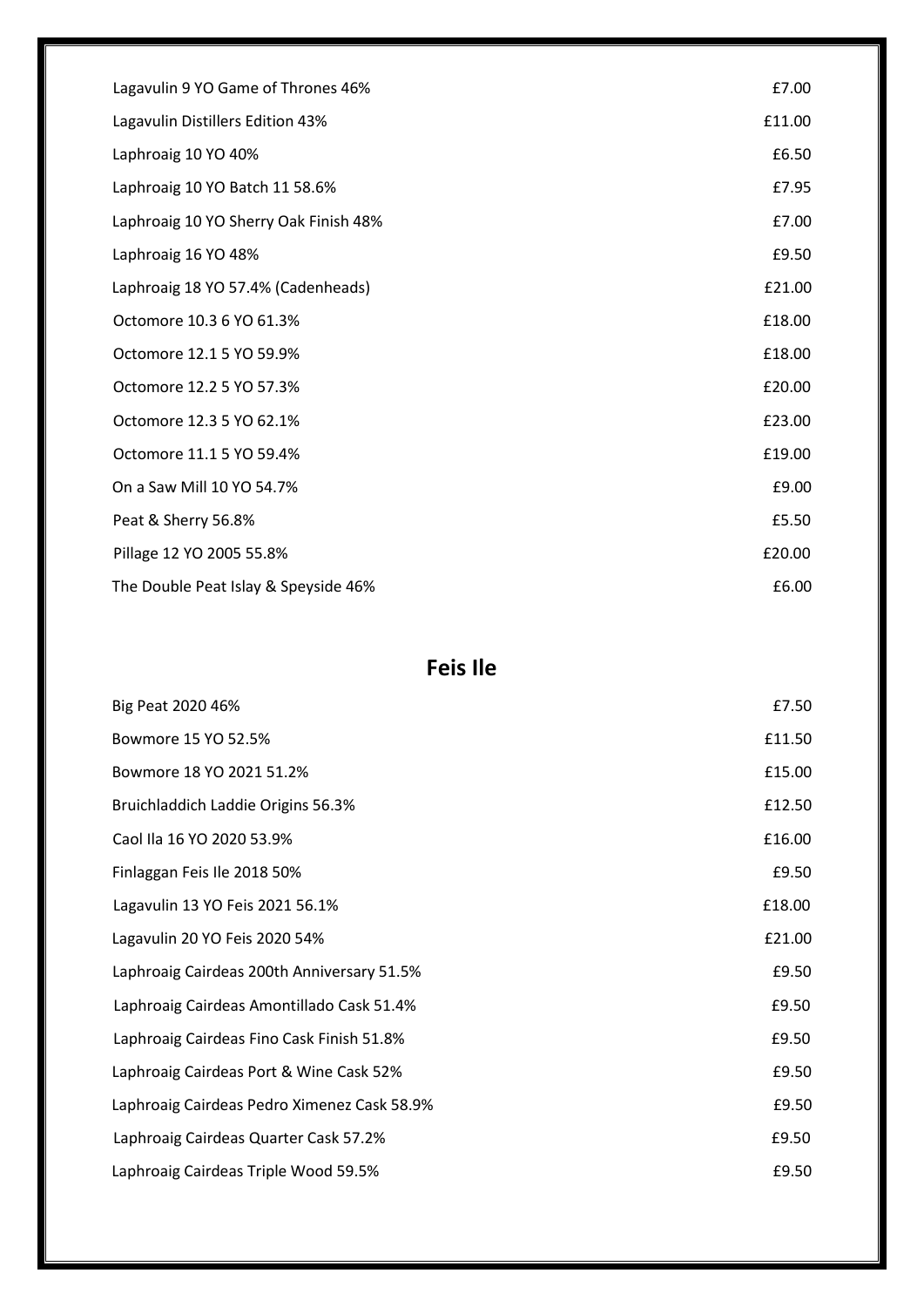| Taiwan |
|--------|
|        |
|        |

| Kavalan Port Cask 40%          | £7.00   |
|--------------------------------|---------|
| <b>Closed Distilleries</b>     |         |
| Brora 38 YO 1977 48.6%         | £110.00 |
| Caperdonich 1968 40% (G&M)     | £47.00  |
| Convalmore 1975 (G&M) 43%      | £40.00  |
| Glen Albyn 1974 46% (G&M)      | £49.00  |
| Glenesk 1980 (G&M) 46%         | £35.00  |
| Hanyu 'Final Vintage 46.5%     | £135.00 |
| Littlemill 12 YO 40%           | £18.00  |
| Millburn 1978 65.6% (G&M)      | £46.00  |
| Mosstowie 1979 40% (G&M)       | £45.00  |
| Port Ellen 1979 (7th) 53.8%    | £99.00  |
| Rosebank 16 YO 56.3%           | £38.00  |
| Rosebank 1983 40% (G&M)        | £39.00  |
| Rosebank 1989 40% (G&M)        | £35.00  |
| Rosebank 1990 40% (G&M)        | £36.00  |
| Rosebank Innocence 21 YO 51.6% | £39.00  |
| St. Magdalene 1980 40%         | £45.00  |
| American                       |         |

#### **American**

| Angel's Envy 43.3%                                                     | £5.50  |
|------------------------------------------------------------------------|--------|
| Baker's 7 YO 53.5%                                                     | £8.50  |
| Blantons G&M SC 46.5%                                                  | £14.00 |
| Blanton's Single Barrel Black Label (Barrel 195) - Japanese Import 40% | £25.00 |
| <b>Blantons Straight From Barrel Various %</b>                         | £11.00 |
| <b>Bookers Small Batch 62%</b>                                         | £6.00  |
| <b>Buffalo Trace 40%</b>                                               | £3.95  |
| Colonel E H Taylor Single Barrel 50%                                   | £11.00 |
| Colonel E H Taylor Single Barrel (Bottled in Bond) 50%                 | £11.00 |
| <b>FEW BBS 64.38%</b>                                                  | £13.00 |
| FEW BBS Rye 59.5%                                                      | £11.00 |
| FEW Rye Cask Strength 60.57%                                           | £7.00  |
| FEW Rye Single Barrel 50.5%                                            | £7.00  |
|                                                                        |        |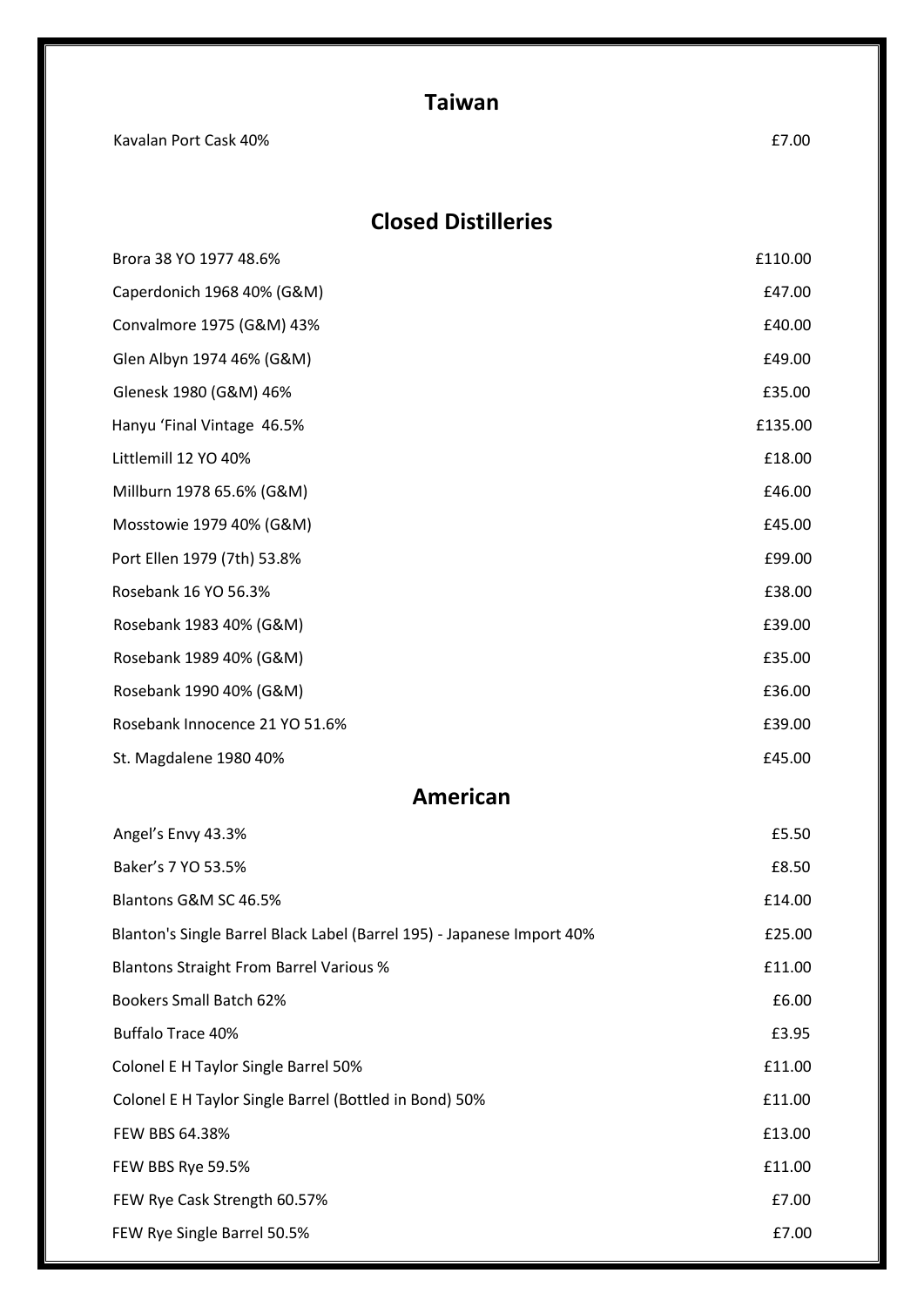| Four Roses Bourbon 40%                   | £3.75  |
|------------------------------------------|--------|
|                                          |        |
| Four Roses Small Batch 2021 57.1%        | £16.50 |
| Heaven Hill 10 YO 66.4% (Cadenheads)     | £11.00 |
| Heaven Hill 8 YO SC 50.2%                | £5.85  |
| Jack Daniels Single Barrel (Gerrys) 45%  | £5.75  |
| James E. Pepper Rye 3 YO 50%             | £5.50  |
| Jefferson Presidential Select 47%        | £22.00 |
| Jim Beam 40%                             | £4.25  |
| Lot 40 Rye Whiskey 40%                   | £3.95  |
| Michter's Shenks Homested Sour Mash 2020 | £9.50  |
| Michter's 10 YO Various %                | £16.00 |
| Nathan Green 11 YO 58.3%                 | £13.00 |
| Nathan Green 15 YO 59.3%                 | £17.00 |
| New Riff BBS 56.35%                      | £7.50  |
| Old Forester Single Barrel 45%           | £8.50  |
| Old Scout (Decatur Package Store) 53.5%  | £12.00 |
| Ragtime Rye 57.9%                        | £7.50  |
| Reservoir Bourbon 2 YO 46.6%             | £8.25  |
| Reservoir Corn 2 YO 47.5%                | £8.25  |
| Reservoir Rye 2 YO 47.5%                 | £8.25  |
| Reservoir Tennessee 14 YO 52.2%          | £8.00  |
| Reservoir Wheat 2 YO 47.5%               | £8.25  |
| Sazerac Rye 45%                          | £4.90  |
| Stagg Jr. 65.45%                         | £8.50  |
| Stateside 51%                            | £7.50  |
| Tennessee 15 YO 51.1% (Cadenheads)       | £10.00 |
| Uncle Nearest 1856 50%                   | £5.50  |
| Weller 12 YO 45%                         | £7.00  |
| Weller Antique 107 53.5%                 | £6.50  |
| Weller CYPB 47.5%                        | £12.00 |
| Weller Full Proof 57%                    | £12.00 |
| Weller Single Barrel 48.5%               | £12.00 |
| Weller Special Reserve 45%               | £6.50  |
| Whistlepig SB Rye 10 YO 53.8%            | £12.00 |
| Wilderness Trail BBS 56.3%               | £7.00  |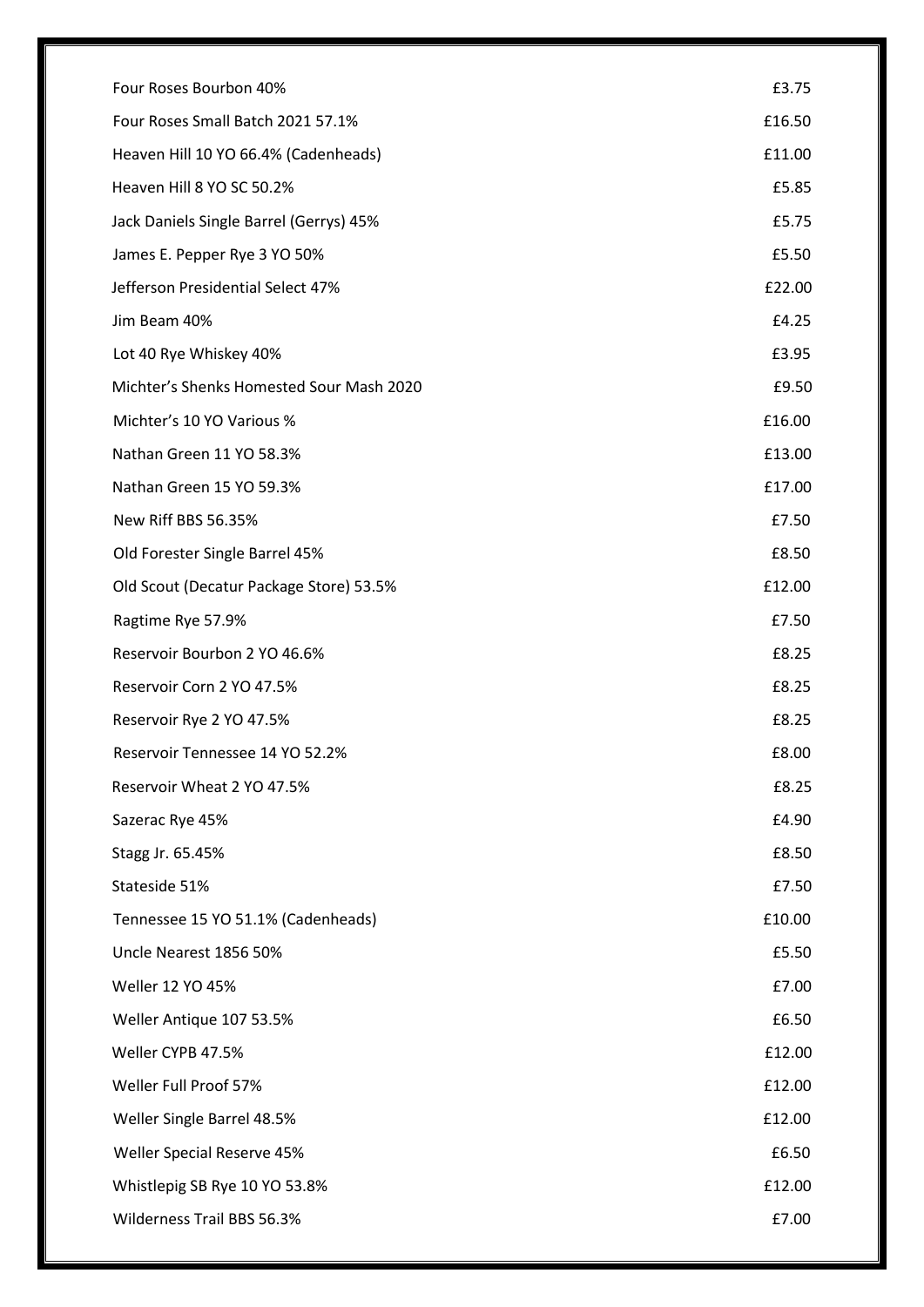## **Buffalo Trace**

| Double Eagle Rare 45% | £250.00 |
|-----------------------|---------|
| Eagle Rare 10 YO 45%  | £6.00   |
| OFC 1993 45%          | £250.00 |

#### *Pappy Van Winkle*

| Rip Van Winkle 10 YO 53.5%       | £15.00 |
|----------------------------------|--------|
| Van Winkle 12 YO (Lot B) 45.2%   | £25.00 |
| Pappy Van Winkle 15 YO 53.5%     | £35.00 |
| Pappy Van Winkle 20 YO 45.2%     | £45.00 |
| Pappy Van Winkle Rye 13 YO 47.8% | £45.00 |
| Pappy Van Winkle 23 YO 47.8%     | £55.00 |

#### *Blended*

| Equilibrium No 2 16 Years Whisky Sponge 55% | £16.00 |
|---------------------------------------------|--------|
| Johnnie Walker Red Label 40%                | £3.50  |
| Johnnie Walker Black Label 40%              | £5.50  |
| Johnnie Walker Green Label 43%              | £5.50  |
| Johnnie Walker Gold Label 40%               | £5.50  |
| Johnnie Walker Blue Label 40%               | £16.00 |

## **Buffalo Trace Antique Collection**

| Eagle Rare 17 YO 2020 50.5% | £20.00 |
|-----------------------------|--------|
| G. T. Stagg 2020 65.2%      | £18.00 |
| Sazerac 18 YO 2020 45%      | £23.00 |
| T. H. Handy 2020 64.5%      | £18.00 |
| W. L. Weller 2020 67.25%    | £18.00 |
| <b>Other Vintages</b>       |        |
| Eagle Rare 17 YO 2017 45%   | £22.00 |
| G. T. Stagg 2019 58.45%     | £20.00 |
| G.T. Stagg 2017 64.6%       | £20.00 |
| G.T. Stagg 2018 62.45%      | £20.00 |
| T. H. Handy 2019 62.85%     | £20.00 |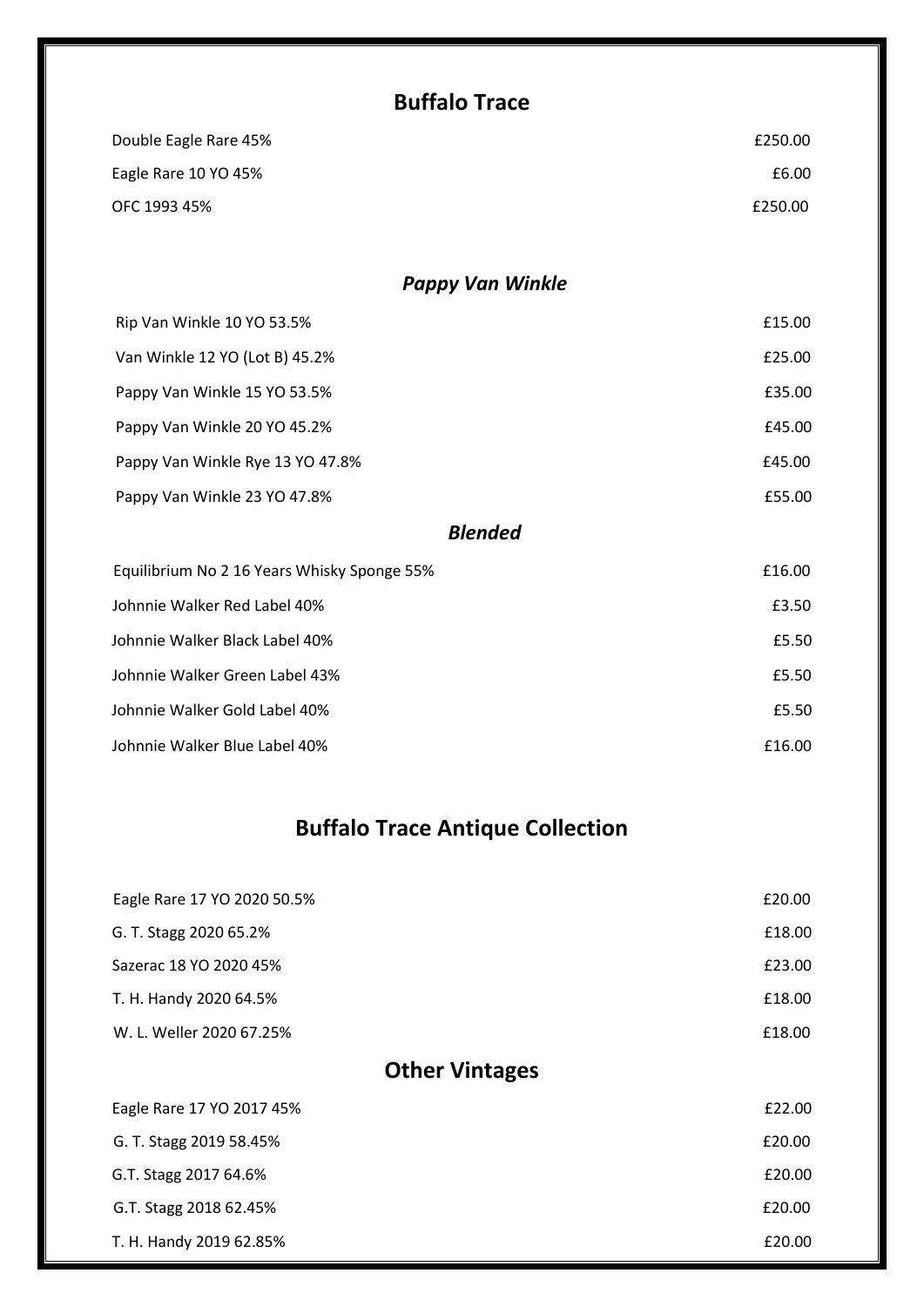| T.H. Handy 2016 63.1%                       | £20.00 |  |
|---------------------------------------------|--------|--|
| T.H. Handy 2018 64.4%                       | £20.00 |  |
| W. L. Weller 2016 67.7%                     | £20.00 |  |
| W. L. Weller 2019 64%                       | £20.00 |  |
| W.L. Weller 2018 62.85%                     | £20.00 |  |
| Sweden                                      |        |  |
| Mackmyra 11 YO 48.2% (Cadenheads)           | £8.50  |  |
| <b>Israel</b>                               |        |  |
| Milk & Honey Ex- Islay Cask 66.1%           | £11.00 |  |
|                                             |        |  |
| <b>Grain Whisky</b>                         |        |  |
| Cameronbridge 29 YO 58.3% (Cadenheads)      | £13.00 |  |
| Girvan 30 YO Whisky Show 2020 51.8%         | £13.00 |  |
| Invergordon 43 YO 47.1%                     | £20.00 |  |
| Melody Whisky Bar Sherry Cask 25 YO 48.4%   | £27.00 |  |
| North British 32 YO 55.2% (Cadenheads)      | £13.50 |  |
| Port Dundas 31 YO 51.3% (Cadenheads)        | £13.00 |  |
| Strathclyde 30 YO 54.5% (Cadenheads)        | £12.50 |  |
| <b>Wales</b>                                |        |  |
| Aber Falls 2021 Release 40%                 | £5.00  |  |
| Aber Falls Inaugural 46%                    | £7.00  |  |
| Aber Falls Distillers Cut - Orange Cask 46% | £6.50  |  |
| Penderyn Madeira Finish 46%                 | £6.00  |  |
| Penderyn Portwood 46%                       | £7.00  |  |

# **Australia & New Zealand**

| Cardrona 5 YO SC Oloroso Sherry 61.2%                       | £20.00 |
|-------------------------------------------------------------|--------|
| Cardrona Bourbon SC 65.7%                                   | £20.00 |
| Cardrona Solera 65.6%                                       | £16.00 |
| Cardrona PX Cask Finish "Melody Whisky Bar Exclusive" 63.7% | £24.00 |
| Overeem Sherry Cask #OHD-094 60%                            | £25.00 |
| Small Concern 23 YO 53.2% (Cadenheads)                      | £8.95  |
| Starward Solera 43%                                         | £5.50  |
| Thomson Cask #232 48%                                       | £10.00 |
| Willowbank 17 YO 53.8%                                      | £22.50 |
|                                                             |        |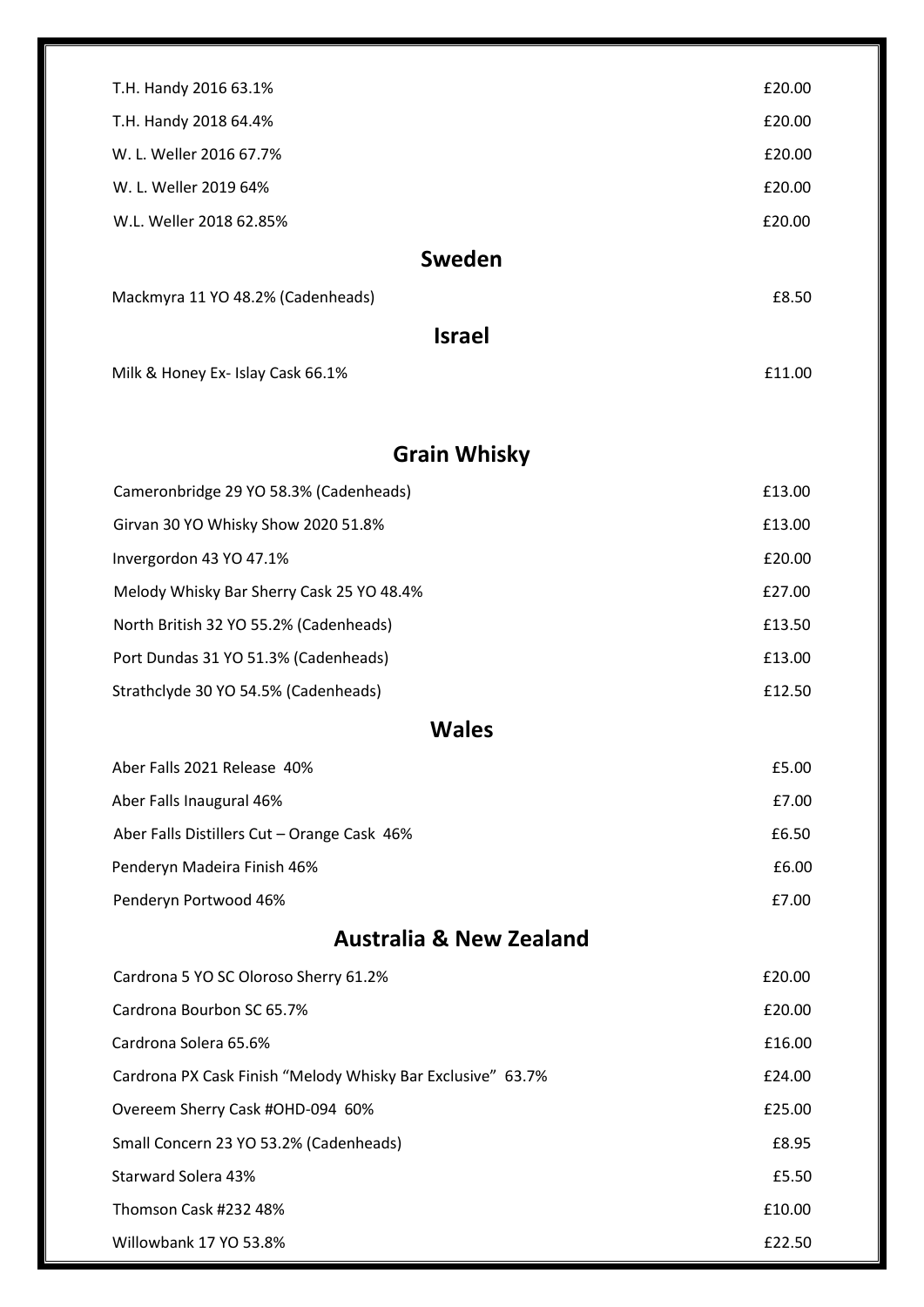# **Ireland**

| Blue Spot 7 YO 58.9%                | £8.50  |
|-------------------------------------|--------|
| Cooley 25 YO 54.8% (Cadenheads)     | £24.00 |
| Dunville's PX 12 YO SC 55%          | £14.00 |
| Dunvilles's PX 20 YO SC 53.9%       | £25.00 |
| Gelston's 12 YO Sherry Cask 40%     | £7.25  |
| Jameson's 40%                       | £5.50  |
| Kinahan's 46%                       | £4.50  |
| Midleton Very Rare 2021 Vintage 40% | £22.50 |
| Paddy's 40%                         | £5.50  |
| Red Breast 12 YO 40%                | £9.50  |
| Waterford Ballykilcavan 1.1 50%     | £8.50  |
| Waterford Bannow Island 1.1 50%     | £8.50  |

## **Japan**

| Chichibu 6 YO 59% (Cadenheads)            | £35.00  |
|-------------------------------------------|---------|
| Chichibu Chibidaru 2014 53.5%             | £35.00  |
| Chichibu London Edition 2019 48.5%        | £33.00  |
| Chichibu London Edition 2020 53.5%        | £24.00  |
| Chichibu On the Way 2015 55.5%            | £32.00  |
| Chichibu Peated Concerto Cask #2089 60.8% | £34.00  |
| Chichibu Sakaya Cask #2661 62.1%          | £33.00  |
| Chichibu The First Ten 50.5%              | £33.00  |
| Chichibu The Peated 2016 54.5%            | £29.00  |
| Hakushu 12 YO 43%                         | £13.00  |
| Hakushu Distillers Reserve 43%            | £7.90   |
| Hakushu 18 YO 43%                         | £37.00  |
| Hibiki 17 YO 43%                          | £26.00  |
| Hibiki 21 YO 43%                          | £38.00  |
| Hibiki 30 YO 43%                          | £175.00 |
| Hibiki Harmony 30th Anniversary 43%       | £16.50  |
| Ichiro's Malt M W R 46.5%                 | £14.50  |
| Ichiro's Malt & Grain 2020 48%            | £19.50  |
| Karuizawa Cherry Geisha 58.6%             | £199.00 |